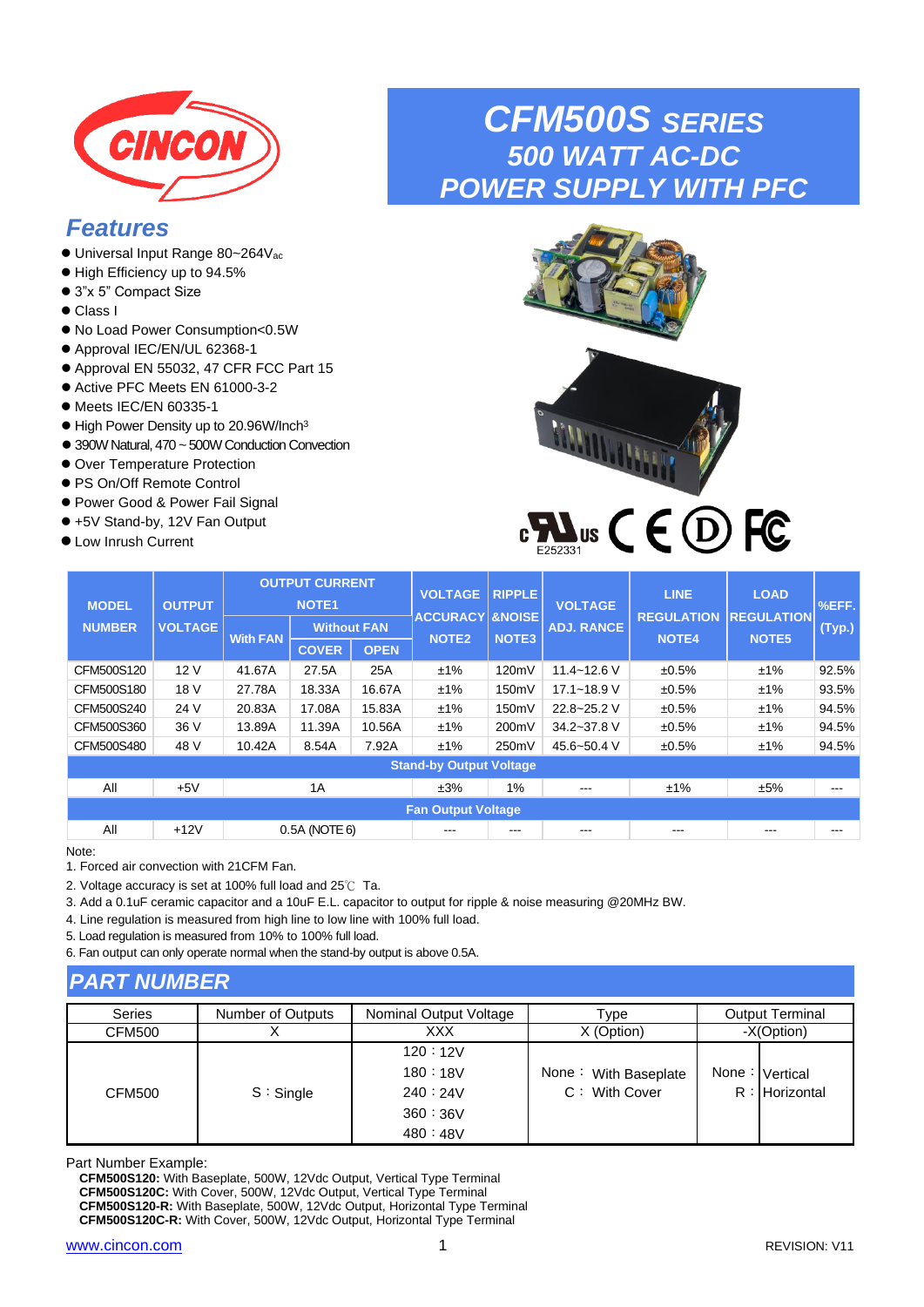

## *TECHNICAL SPECIFICATIONS*

(All specifications are typical at nominal input, full load at 25℃ unless otherwise noted.)

## **ABSOLUTE MAXIMUM RATINGS**

| <b>PARAMETER</b>                  | <b>NOTES and CONDITIONS</b>           | <b>Device</b> | Min.  | Typ. | Max. | <b>Units</b> |
|-----------------------------------|---------------------------------------|---------------|-------|------|------|--------------|
| Input Voltage                     | Safety approvals only to the AC input | ΑIΙ           | 80    |      | 264  | $V_{ac}$     |
| <b>Operating Case Temperature</b> | See Derating Curve                    | Αll           | $-40$ |      | 85   | $\sim$       |
| Storage Temperature               |                                       | ΑIΙ           | $-40$ |      | 85   | ∽            |
| <b>Operating Altitude</b>         |                                       | Αll           |       |      | 5000 | m            |

## **INPUT CHARACTERISTICS**

| <b>PARAMETER</b>               | <b>NOTES and CONDITIONS</b>                    | <b>Device</b> | Min. | Typ. | Max. | Units    |
|--------------------------------|------------------------------------------------|---------------|------|------|------|----------|
| <b>Operating Voltage Range</b> |                                                | All           | 100  |      | 240  | $V_{ac}$ |
| Input Frequency Range          |                                                | All           | 47   |      | 63   | Hz       |
| Maximum Input Current          | 100% Full Load, $V_{in}$ =100 $V_{ac}$         | Αll           |      |      | 6    |          |
| Power Factor                   | $V_{in} = 230 V_{ac}$                          | All           |      | 0.97 |      |          |
| Leakage Current                |                                                | Αll           |      |      | 0.3  | mA       |
| Inrush Current                 | $V_{in}$ =240 $V_{ac}$ , Cold start at 25 $°C$ | Αll           |      | 8.5  |      |          |

## **OUTPUT CHARACTERISTICS**

| <b>PARAMETER</b>                      | <b>NOTES and CONDITIONS</b>                                                 | <b>Device</b> | Min.  | Typ. | Max.  | <b>Units</b> |
|---------------------------------------|-----------------------------------------------------------------------------|---------------|-------|------|-------|--------------|
|                                       |                                                                             | CFM500S120    | 11.88 | 12   | 12.12 |              |
|                                       |                                                                             | CFM500S180    | 17.82 | 18   | 18.18 |              |
| Output Voltage Set Point              | $V_{in}$ =Nominal $V_{in}$ , I <sub>o</sub> =Io max., T <sub>c</sub> =25°C. | CFM500S240    | 23.76 | 24   | 24.24 | $V_{dc}$     |
|                                       |                                                                             | CFM500S360    | 35.64 | 36   | 36.36 |              |
|                                       |                                                                             | CFM500S480    | 47.52 | 48   | 48.48 |              |
|                                       |                                                                             | CFM500S120    |       |      | 41.67 |              |
|                                       |                                                                             | CFM500S180    |       |      | 27.78 |              |
| <b>Operating Output Current Range</b> | Vin=80V <sub>ac</sub> ~264V <sub>ac</sub> , See Derating Curve              | CFM500S240    |       |      | 20.83 | A            |
|                                       |                                                                             | CFM500S360    |       |      | 13.89 |              |
|                                       |                                                                             | CFM500S480    |       |      | 10.42 |              |
| Holdup Time                           | $V_{in} = 115V_{ac}$                                                        | All           |       | 16   |       | ms           |
| <b>Output Voltage Regulation</b>      |                                                                             |               |       |      |       |              |
| Load Regulation                       | 10% to 100% full load                                                       | All           |       |      | ±1.0  | %            |
| Line Regulation                       | $V_{in}$ =High line to low line                                             | All           |       |      | ±0.5  | %            |
|                                       |                                                                             | CFM500S120    |       |      | 16    |              |
|                                       |                                                                             | CFM500S180    |       |      | 30    |              |
| Over Voltage Protection               | Latch off (AC recycle to reset)                                             | CFM500S240    |       |      | 35    | $V_{dc}$     |
|                                       |                                                                             | CFM500S360    |       |      | 50    |              |
|                                       |                                                                             | CFM500S480    |       |      | 63    |              |
| <b>Over Current Protection</b>        | Auto recovery                                                               | All           | 120   |      | 190   | $\%$         |
| <b>Short Circuit Protection</b>       | Auto recovery                                                               | All           |       |      |       |              |
| Over Temperature Protection           | Auto recovery                                                               | All           |       |      |       |              |
|                                       | 1. Add a 0.1uF ceramic capacitor and a                                      | CFM500S120    |       |      | 120   |              |
|                                       | 10uF aluminum electrolytic capacitor to                                     | CFM500S180    |       |      | 150   |              |
| Output Ripple and Noise               | output                                                                      | CFM500S240    |       |      | 150   | mV           |
|                                       | 2. Oscilloscope is 20MHz bandwidth                                          | CFM500S360    |       |      | 200   |              |
|                                       | 3. Ambient temperature=25°C                                                 | CFM500S480    |       |      | 250   |              |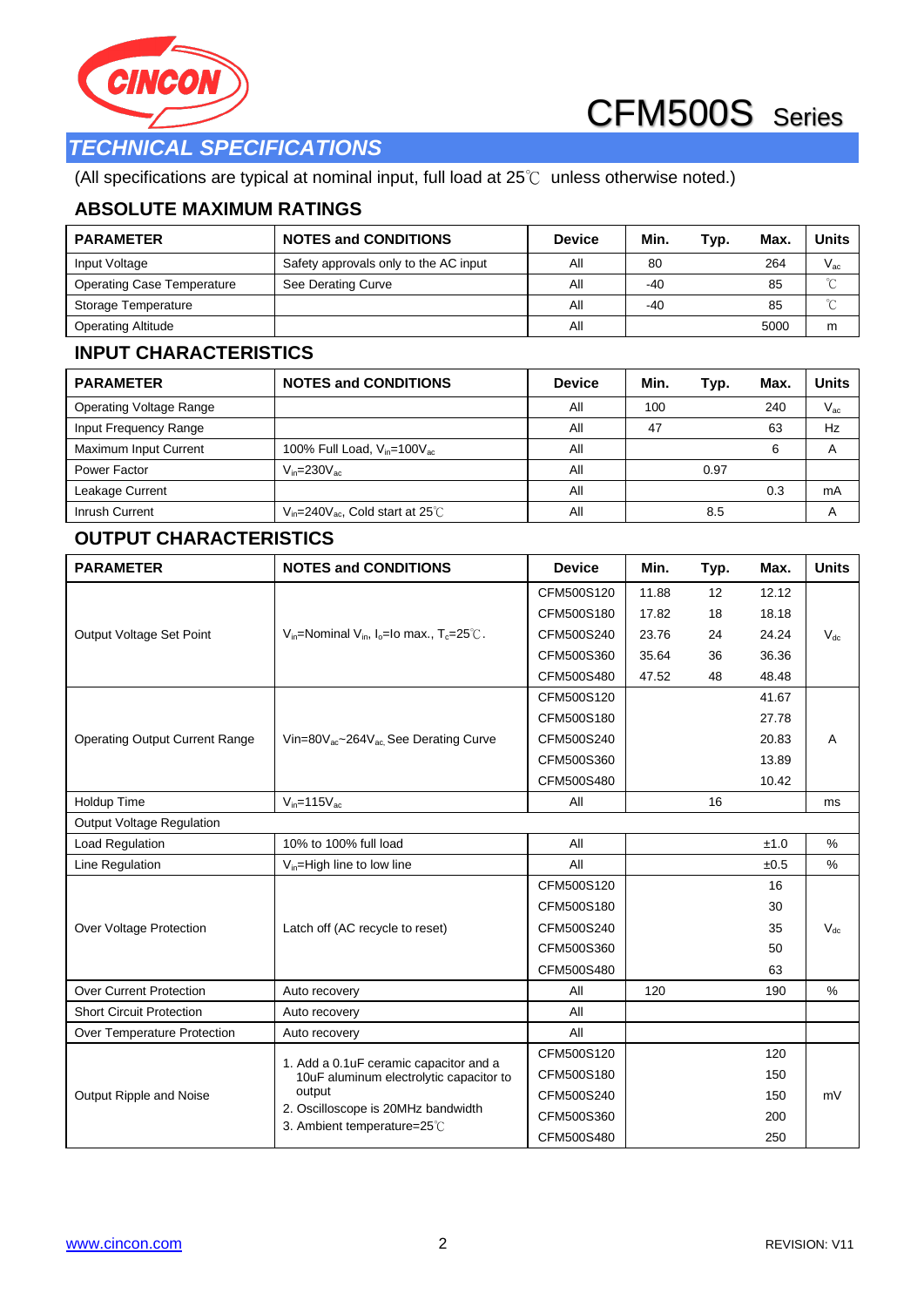

| <b>PARAMETER</b> | <b>NOTES and CONDITIONS</b>                                                            | <b>Device</b> | Min.     | Typ.     | Max.  | <b>Units</b> |
|------------------|----------------------------------------------------------------------------------------|---------------|----------|----------|-------|--------------|
|                  |                                                                                        | CFM500S120    |          |          | 42900 |              |
|                  | 1. $V_{in} = 115V_{ac}$ and $230V_{ac}$                                                | CFM500S180    |          |          | 28600 |              |
| Load Capacitance | 2. Output is 100% full load                                                            | CFM500S240    |          |          | 20800 | uF           |
|                  | 3. Ambient temperature=25°C                                                            | CFM500S360    |          |          | 14000 |              |
|                  |                                                                                        | CFM500S480    |          |          | 10800 |              |
|                  |                                                                                        | CFM500S120    |          | 92.5     |       |              |
|                  | 1. $V_{in} = 230 V_{ac}$<br>2. Output is 100% full load<br>3. Ambient temperature=25°C | CFM500S180    |          | 93.5     |       |              |
| Efficiency       |                                                                                        | CFM500S240    |          | 94.5     |       | $\%$         |
|                  |                                                                                        | CFM500S360    |          | 94.5     |       |              |
|                  |                                                                                        | CFM500S480    |          | 94.5     |       |              |
|                  | Power on                                                                               |               | $\Omega$ |          | 2     |              |
|                  | Power off (PS-ON and GND open)                                                         |               |          | 4        |       | $V_{dc}$     |
| PS-On Signal     | Power on (PS-ON and GND short)                                                         | All           |          | 10       |       |              |
|                  | Power-off (PS-ON and GND open)                                                         |               |          | $\Omega$ |       | mA           |
|                  | 1. Vin=80 $V_{ac}$ ~264 $V_{ac}$                                                       |               |          |          |       |              |
| Power Good (PG)  | 2. Output is 100% full load                                                            | All           | 100      |          | 500   | ms           |
|                  | 3. The TTL goes high after power set up                                                |               |          |          |       |              |
|                  | 1. Vin=80 $V_{ac}$ ~264 $V_{ac}$                                                       |               |          |          |       |              |
| Power Fail (PF)  | 2. Output is 100% full load                                                            | All           |          | 10       |       | ms           |
|                  | 3. The TTL goes low before Vo below 90%<br>rated value                                 |               |          |          |       |              |

## **ISOLATION CHARACTERISTICS**

| <b>PARAMETER</b>            | <b>NOTES and CONDITIONS</b> | <b>Device</b> | Min. | Typ. | Max. | <b>Units</b>    |
|-----------------------------|-----------------------------|---------------|------|------|------|-----------------|
| Input to Output             | minute                      | All           |      |      | 4000 | $V_{\text{ac}}$ |
| <b>Isolation Resistance</b> | Input to output             | Αll           | 100  |      |      | MΩ              |

## **FEATURE CHARACTERISTICS**

| <b>PARAMETER</b>          | <b>NOTES and CONDITIONS</b> | <b>Device</b> | Min. | Typ. | Max. | Units |
|---------------------------|-----------------------------|---------------|------|------|------|-------|
| Switching Frequency       | Pout=max, rated power       | All           |      | 65   |      | kHz   |
| Output Voltage adjustment |                             | All           | -0   |      |      | %     |

## **GENERAL SPECIFICATIONS**

| <b>PARAMETER</b>                  | <b>NOTES and CONDITIONS</b>                                                                                                                                                                      | <b>Device</b> | Min.                                                                                                       | Typ.   | Max. | <b>Units</b>  |  |
|-----------------------------------|--------------------------------------------------------------------------------------------------------------------------------------------------------------------------------------------------|---------------|------------------------------------------------------------------------------------------------------------|--------|------|---------------|--|
| <b>MTBF</b>                       | $I_0$ =100%; T <sub>a</sub> =25°C per MIL-HDBK-217F                                                                                                                                              | All           |                                                                                                            | 200    |      | k<br>hours    |  |
| Humidity                          | Non-condensing                                                                                                                                                                                   | All           |                                                                                                            |        | 93   | %RH           |  |
| Shock                             | Meet MIL-STD-810F Table 516.5, Table<br>516.5-1 10ms, each axis 3 times $(\pm X \cdot \pm Y \cdot$<br>$\pm Z$ axis)                                                                              | All           |                                                                                                            | 75     |      | g             |  |
| Vibration                         | Meet MIL-STD-810F Table 514.5C-<br>VIII, 15~2000Hz, $X \cdot Y \cdot Z$ axis, 1 hour<br>(each axis),. Total 3 hrs.                                                                               | All           |                                                                                                            | 4      |      | g             |  |
|                                   | Baseplate versions                                                                                                                                                                               | All           | 515                                                                                                        |        |      |               |  |
| Weight                            | Covered versions                                                                                                                                                                                 |               |                                                                                                            | 635    |      | g             |  |
| Dimensions                        | With baseplate<br>C (with cover)                                                                                                                                                                 | All           | 5.000x3.000x1.540 Inches<br>(127.00x76.20x39.10 mm)<br>5.354x3.425x1.673 Inches<br>(136.00x87.00x42.50 mm) |        |      |               |  |
| Safety                            | Class I, IEC 62368-1:2014, EN 62368-1:2014/A11:2017, UL 62368-1                                                                                                                                  |               |                                                                                                            | Ed 2.0 |      |               |  |
| <b>EMC Emission</b>               | EN 55032:2015+AC:2016, EN 6100-6-3 2007+A1: 2011+AC: 2012, Class B<br>EN 61000-6-4:2007+A1:2011, 47 CFR FCC Part 15 Subpart B (Class B)<br>EN 61204-3:2000, EN 61000-3-2:2014, EN 61000-3-3:2013 |               |                                                                                                            |        |      |               |  |
| <b>Conducted Disturbance</b>      | EN 55032:2015+AC:2016, EN 6100-6-3 2007+A1: 2011+AC: 2012, Class B<br>EN 61000-6-4:2007+A1:2011, 47 CFR FCC Part 15 Subpart B (Class B)                                                          |               |                                                                                                            |        |      | Class B       |  |
| <b>Radiated Disturbance</b>       | EN 55032:2015+AC:2016, EN 6100-6-3 2007+A1: 2011+AC: 2012, Class B<br>EN 61000-6-4:2007+A1:2011, 47 CFR FCC Part 15 Subpart B (Class B)                                                          |               | Class B                                                                                                    |        |      |               |  |
| <b>Harmonic Current Emissions</b> | IEC 61000-3-2:2014                                                                                                                                                                               |               |                                                                                                            |        |      | Class A, C, D |  |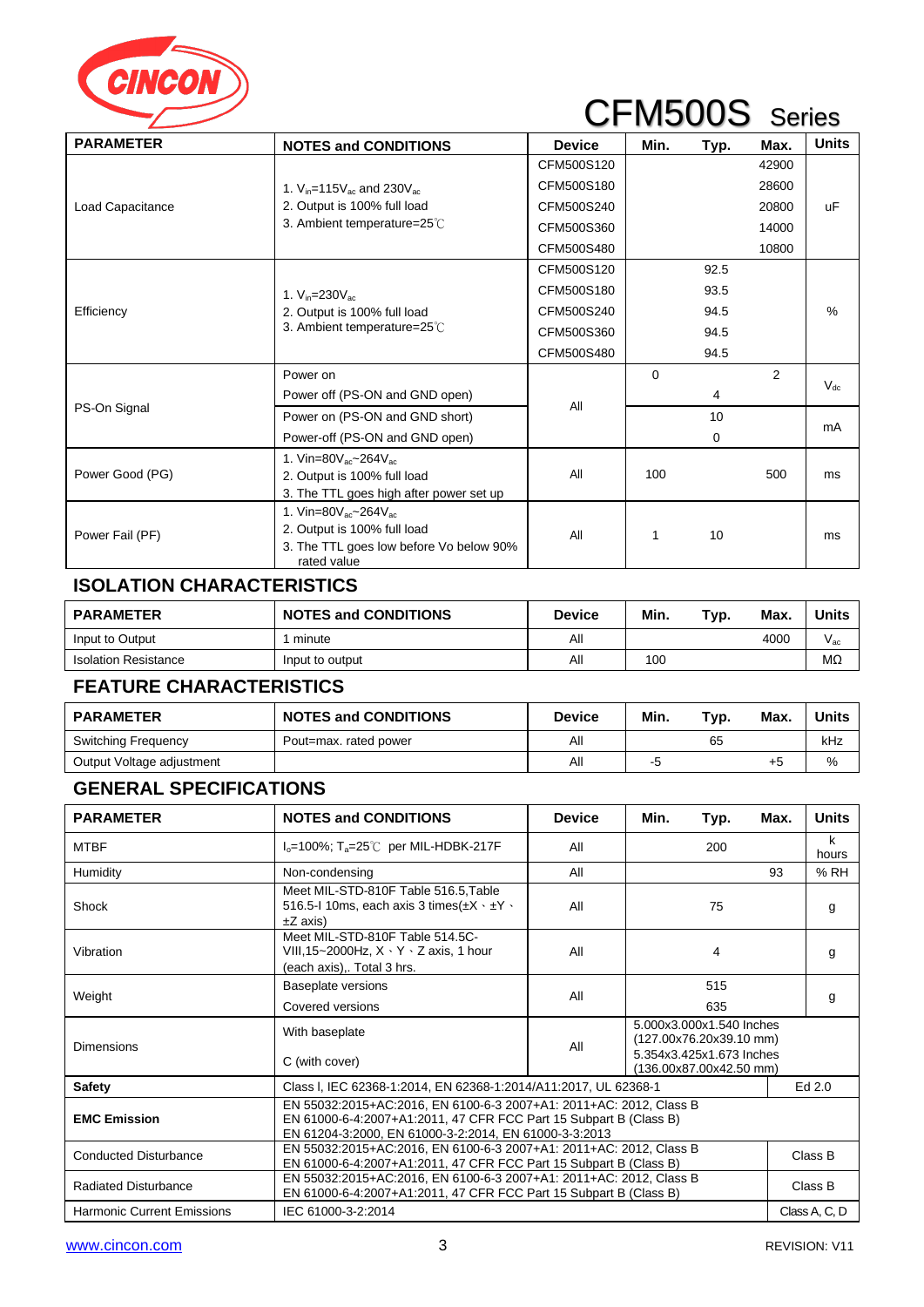

## **GENERAL SPECIFICATIONS**

| <b>Voltage Fluctuations &amp; Flicker</b>                       | IEC 61000-3-3:2013                                                                                          |             |  |  |
|-----------------------------------------------------------------|-------------------------------------------------------------------------------------------------------------|-------------|--|--|
| <b>EMC Immunity</b>                                             | EN 55035:2017, EN61000-6-1:2019+CRGD:2018, EN 61000-6-2:2019<br>EN 61204-3:2000, IEC 61000-4-2,3,4,5,6,8,11 | Ed 4.0      |  |  |
| Electrostatic Discharge (ESD)                                   | IEC 61000-4-2:2008, Air Discharge: ±8kV, Contact Discharge: ±4kV                                            | Criterion A |  |  |
| Radio-Frequency, Continuous<br><b>Radiated Disturbance</b>      | IEC 61000-4-3:2006+A1:2007+A2:2010                                                                          | Criterion A |  |  |
| Electrical Fast Transient (EFT)                                 | IEC 61000-4-4:2012, ±1Kv, ±2kV                                                                              | Criterion A |  |  |
| Surge                                                           | IEC 61000-4-5:2014+A1:2017, L-N: ±0.5kV, ±1kV, L-E(Ground): ±0.5kV, ±1kV, ±2kV                              | Criterion A |  |  |
| Conducted Disturbances, Induced<br>by RF Fields                 | IEC 61000-4-6:2013+COR1:2015                                                                                | Criterion A |  |  |
| Power Frequency Magnetic Field                                  | IEC 61000-4-8:2009                                                                                          | Criterion A |  |  |
| <b>Voltage Dips</b>                                             | IEC 61000-4-11:2004+A1:2017, Dip: 30% Reduction, Dip > 95% Reduction                                        | Criterion A |  |  |
| Voltage Interruptions                                           | IEC 61000-4-11:2004+A1:2017, >95% Reduction                                                                 | Criterion B |  |  |
| <b>Application Note Link</b><br><b>CFM500S Series App Notes</b> |                                                                                                             |             |  |  |

# *CHARACTERISTIC CURVE*

### **Power Derating Curve**

**Forced Air Flow Forced Air Flow**

**Output power & Input voltage**





**Output power & Input Voltage**

**Output power vs Ambient Temperature**



### **Natural Convection Natural Convection**

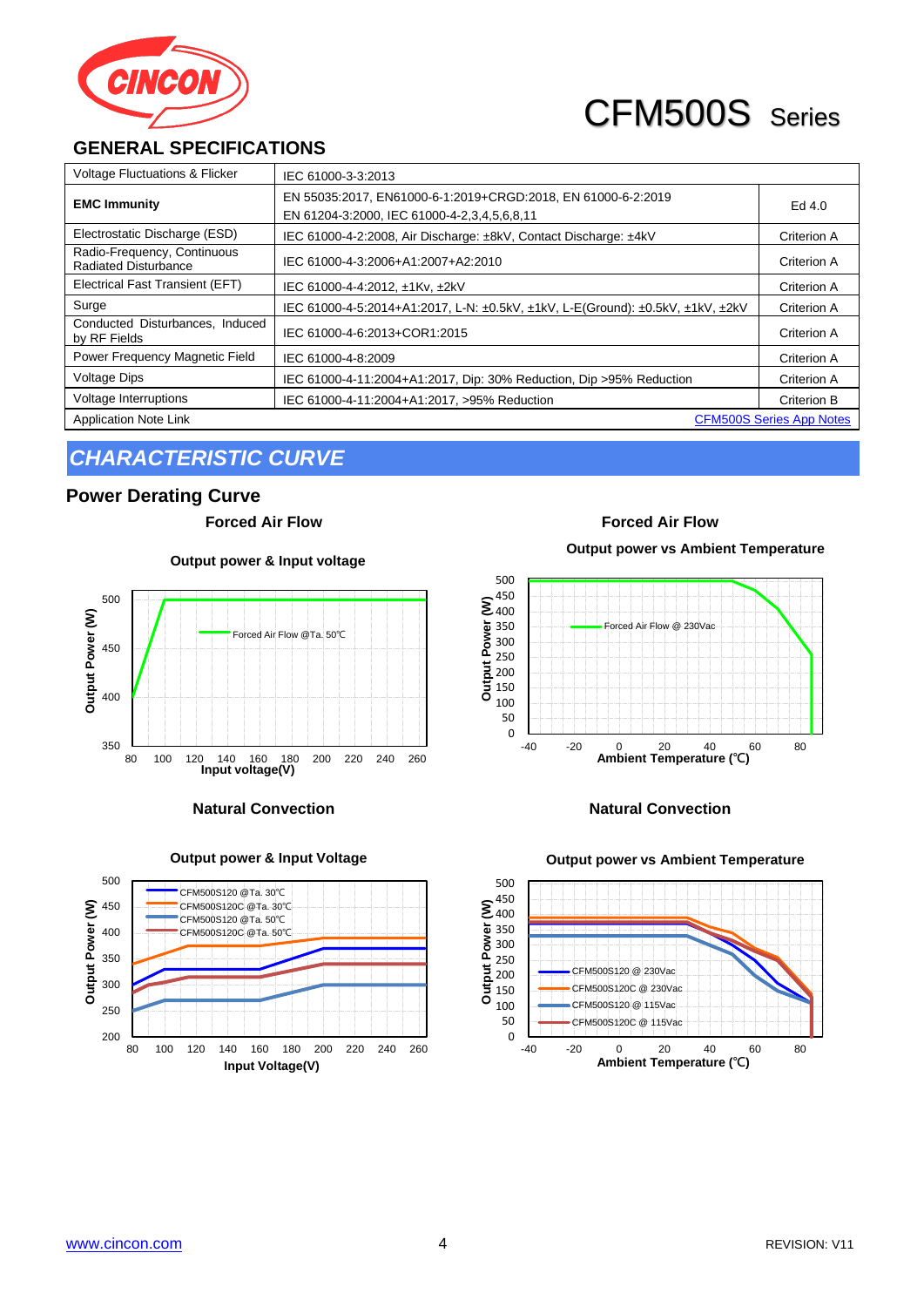

Output power & Input Voltage



Output power & Input Voltage



Output power & Input Voltage



Output power & Input Voltage



Output power vs Ambient Temperature



Output power vs Ambient Temperature



Output power vs Ambient Temperature





Output power vs Ambient Temperature



450 500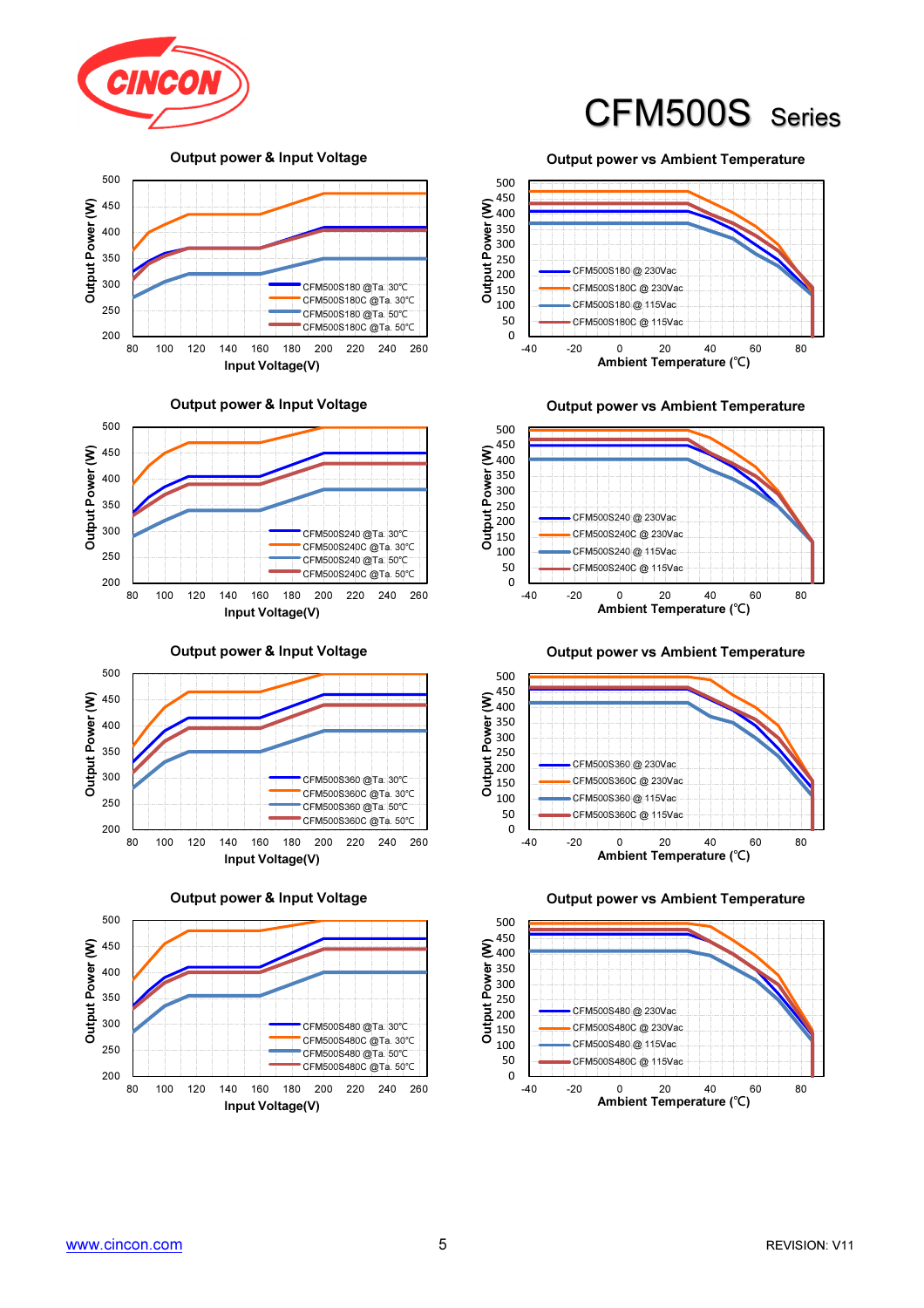

#### Conduction Convection with External Baseplate (48x24.8x0.12cm)

#### Conduction Convection with External Baseplate (48x24.8x0.12cm)

CFM500S Series

Output power & Input Voltage



Output power & Input Voltage



Output power & Input Voltage



Output power & Input Voltage



Output power vs Ambient Temperature







Output power vs Ambient Temperature





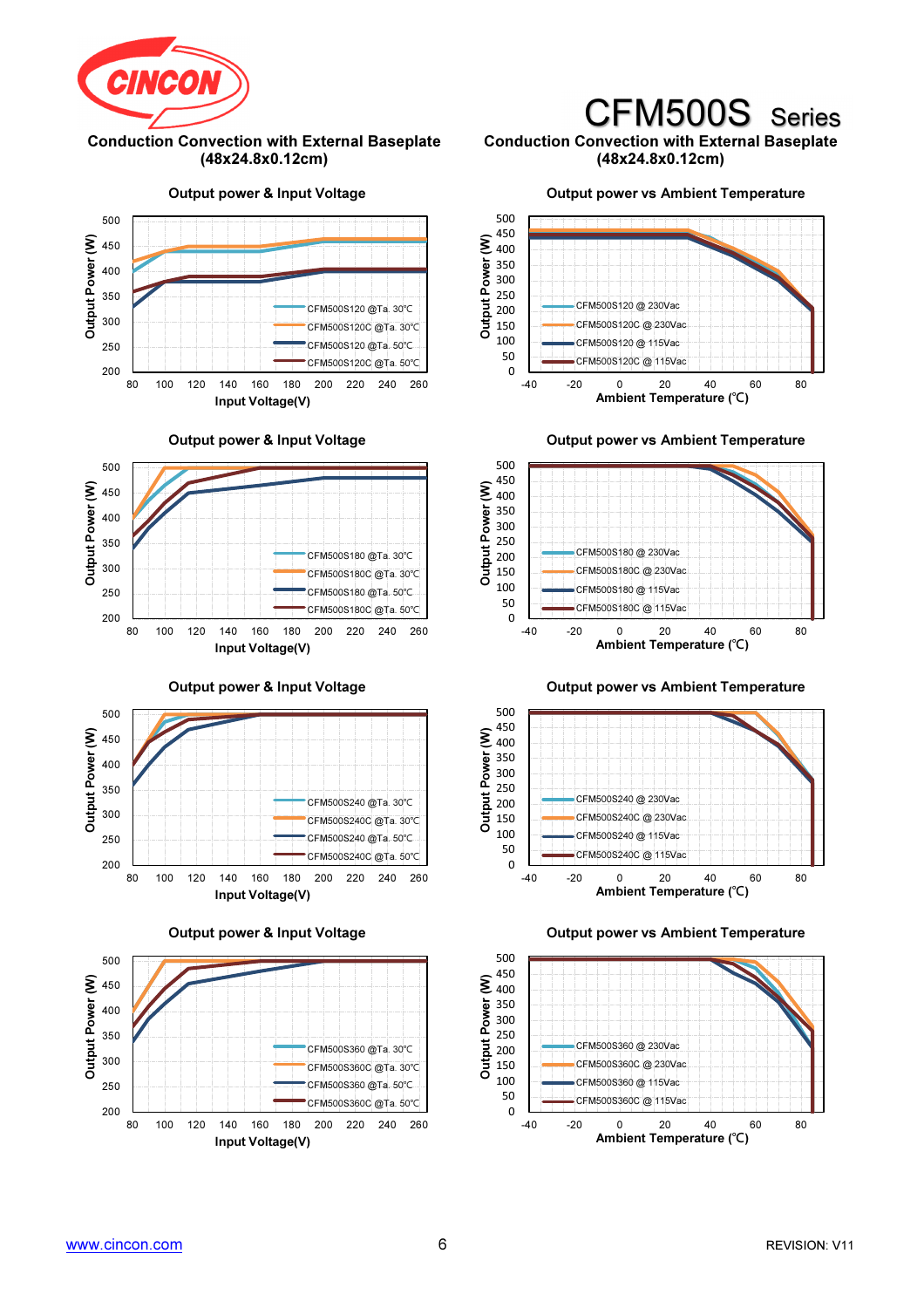

Output power & Input Voltage



## Performance Data





70% 75% 80% 85% 90% 95% 100% 10% 20% 30% 40% 50% 60% 70% 80% 90% 100% Efficincy (%) Current Load (%) CFM500S480 (Eff Vs Io) 115V 230V

Output power vs Ambient Temperature

CFM500S Series